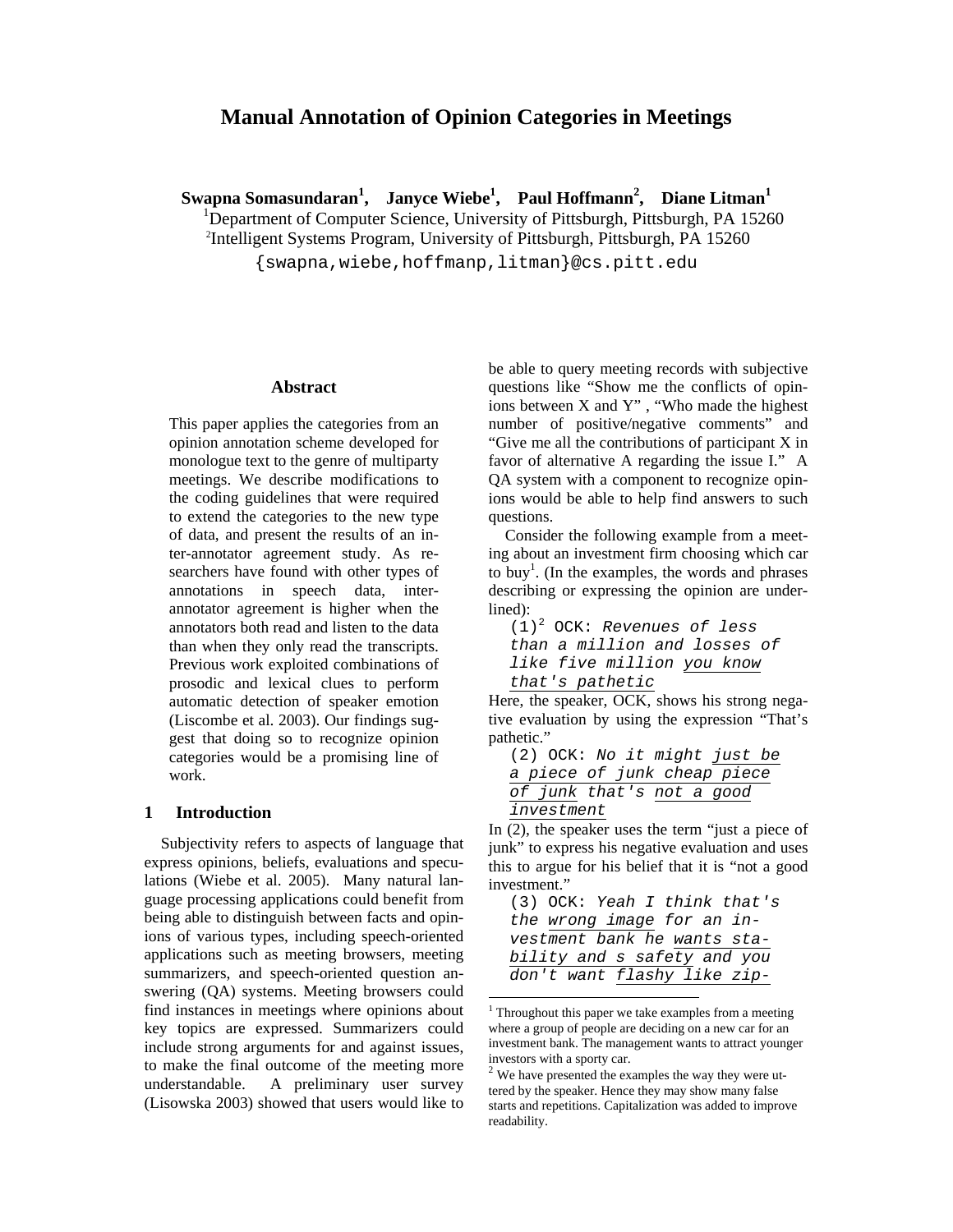# *ping around the corner kind*

# *of thing you know*

The example above shows that the speaker has a negative judgment towards the suggestion of a sports car (that was made in the previous turn) which is indicated by the words "wrong image." The speaker then goes on to positively argue for what he wants. He further argues against the current suggestion by using more negative terms like "flashy" and "zipping around the corner." The speaker believes that "zipping around the corner" is bad as it would give a wrong impression of the bank to the customers. In the absence of such analyses, the decision making process and rationale behind the outcomes of meetings, which form an important part of the organization's memory, might remain unavailable.

In this paper, we perform annotation of a meeting corpus to lay the foundation for research on opinion detection in speech. We show how categories from an opinion (subjectivity) annotation scheme, which was developed for news articles, can be applied to the genre of multi-party meetings. The new genre poses challenges as it is significantly different from the text domain, where opinion analysis has traditionally been applied. Specifically, differences arise because:

1) There are many participants interacting with one another, each expressing his or her own opinion, and eliciting reactions in the process.

2) Social interactions may constrain how openly people express their opinions; i.e., they are often indirect in their negative evaluations.

We also explore the influence of speech on human perception of opinions.

Specifically, we annotated some meeting data with the opinion categories Sentiment and Arguing as defined in Wilson and Wiebe (2005). In our annotation we first distinguish whether a Sentiment or Arguing is being expressed. If one is, we then mark the polarity (i.e., positive or negative) and the intensity (i.e., how strong the opinion is). Annotating the individual opinion expressions is useful in this genre, because we see many utterances that have more than one type of opinion (e.g. (3) above). To investigate how opinions are expressed in speech, we divide our annotation into two tasks, one in which the annotator only reads the raw text, and the other in which the annotator reads the raw text and also listens to the speech. We measure interannotator agreement for both tasks.

We found that the opinion categories apply well to the multi-party meeting data, although there is some room for improvement: the Kappa values range from 0.32 to 0.69. As has been found for other types of annotations in speech, agreement is higher when the annotators both read and listen to the data than when they only read the transcripts. Interestingly, the advantages are more dramatic for some categories than others. And, in both conditions, agreement is higher for the positive than for the negative categories. We discuss possible reasons for these disparities.

Combinations of prosodic and lexical clues have been exploited to perform automatic detection of speaker emotion (Liscombe et al. 2003). Our findings suggest that doing so to recognize opinion categories is a promising line of work.

The rest of the paper is organized as follows: In Section 2 we discuss the data and the annotation scheme and present examples. We then present our inter-annotator agreement results in Section 3, and in Section 4 we discuss issues and observations. Related work is described in Section 5. Conclusions and Future Work are presented in Section 6.

### **2 Annotation**

### **2.1 Data**

The data is from the ISL meeting corpus (Burger et al. 2002). We chose task oriented meetings from the games/scenario and discussion genres, as we felt they would be closest to the applications for which the opinion analysis will be useful. The ISL speech is accompanied by rich transcriptions, which are tagged according to VERBMOBIL conventions. However, since realtime applications only have access to ASR output, we gave the annotators raw text, from which all VERBMOBIL tags, punctuation, and capitalizations were removed.

In order to see how annotations would be affected by the presence or absence of speech, we divided each raw text document into 2 segments. One part was annotated while reading the raw text only. For the annotation of the other part, speech as well as the raw text was provided.

#### **2.2 Opinion Category Definitions**

We base our annotation definitions on the scheme developed by Wiebe et al. (2005) for news articles. That scheme centers on the notion of subjectivity, the linguistic expression of private states. Private states are internal mental states that cannot be objectively observed or verified (Quirk et al. 1985) and include opinions, beliefs, judgments, evaluations, thoughts, and feelings. Amongst these many forms of subjec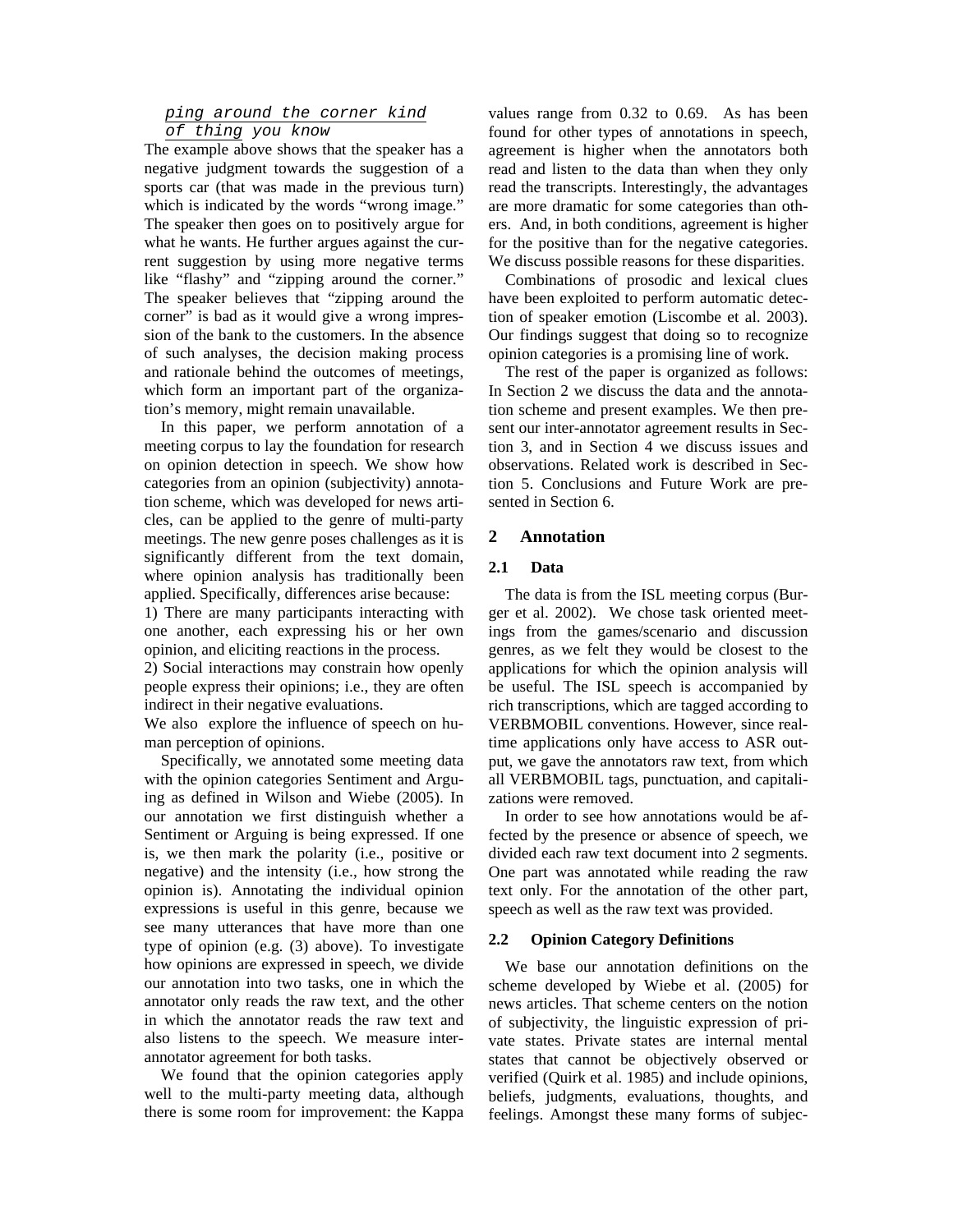tivity, we focus on the Sentiment and Arguing categories proposed by Wilson and Wiebe (2005). The categories are broken down by polarity and defined as follows:

Positive Sentiments: positive emotions, evaluations, judgments and stances.

(4) *TBC: Well ca How about* 

*one of the the newer Cadil-*

*lac the Lexus is good*

In (4), taken from the discussion of which car to buy, the speaker uses the term "good" to express his positive evaluation of the Lexus .

**Negative Sentiments:** negative emotions, evaluations, judgments and stances.

(5) *OCK: I think these are* 

*all really bad choices*

In (5), the speaker expresses his negative evaluation of the choices for the company car. Note that "really" makes the evaluation more intense.

**Positive Arguing:** arguing for something, arguing that something is true or is so, arguing that something did happen or will happen, etc.

(6) *ZDN: Yeah definitely* 

*moon roof*

In (6), the speaker is arguing that whatever car they get should have a moon roof.

**Negative Arguing:** arguing against something, arguing that something is not true or is not so, arguing that something did not happen or will not happen, etc.

```
(7) OCK: Like a Lexus or 
perhaps a Stretch Lexus 
something like that but that 
might be too a little too 
luxurious
```
In the above example, the speaker is using the term "a little too luxurious" to argue against a Lexus for the car choice.

In an initial tagging experiment, we applied the above definitions, without modification, to some sample meeting data. The definitions covered much of the arguing and sentiment we observed. However, we felt that some cases of Arguing that are more prevalent in meeting than in news data needed to be highlighted more, namely Arguing opinions that are implicit or that underlie what is explicitly said. Thus we add the following to the arguing definitions.

**Positive Arguing:** expressing support for or backing the acceptance of an object, viewpoint, idea or stance by providing reasoning, justifications, judgment, evaluations or beliefs. This support or backing may be explicit or implicit.

(8) *MHJ: That's That's why I wanna What about the the* 

| child safety locks I think I |  |  |  |  |
|------------------------------|--|--|--|--|
| think that would be a good   |  |  |  |  |
| thing because if our custom- |  |  |  |  |
| ers happen to have children  |  |  |  |  |
|                              |  |  |  |  |

Example (8) is marked as both Positive Arguing and Positive Sentiment. The more explicit one is the Positive Sentiment that the locks are good. The underlying Argument is that the company car they choose should have child safety locks.

**Negative Arguin**g: expressing lack of support for or attacking the acceptance of an object, viewpoint, idea or stance by providing reasoning, justifications, judgment, evaluations or beliefs. This may be explicit or implicit.

(9) *OCK: Town Car But it's a little a It's a little like your grandf Yeah your grandfather would drive that*

Example (9) is explicitly stating who would drive a Town Car, while implicitly arguing against choosing the Town Car (as they want younger investors).

### **2.3 Annotation Guidelines**

Due to genre differences, we also needed to modify the annotation guidelines. For each Arguing or Sentiment the annotator perceives, he or she identifies the words or phrases used to express it (the *text span*), and then creates an annotation consisting of the following.

- Opinion Category and Polarity
- Opinion Intensity
- **Annotator Certainty**

**Opinion Category and Polarity**: These are defined in the previous sub-section. Note that the *target* of an opinion is what the opinion is about. For example, the target of "John loves baseball" is baseball. An opinion may or may not have a separate target. For example, "want stability" in "We want stability" denotes a Positive Sentiment, and there is no separate target. In contrast, "good" in "The Lexus is good" expresses a Positive Sentiment and there is a separate target, namely the Lexus.

In addition to Sentiments toward a topic of discussion, we also mark Sentiments toward other team members (e.g. "Man you guys are so limited"). We do not mark agreements or disagreements as Sentiments, as these are different dialog acts (though they sometimes co-occur with Sentiments and Arguing).

**Intensity:** We use a slightly modified version of Craggs and Wood's (2004) emotion intensity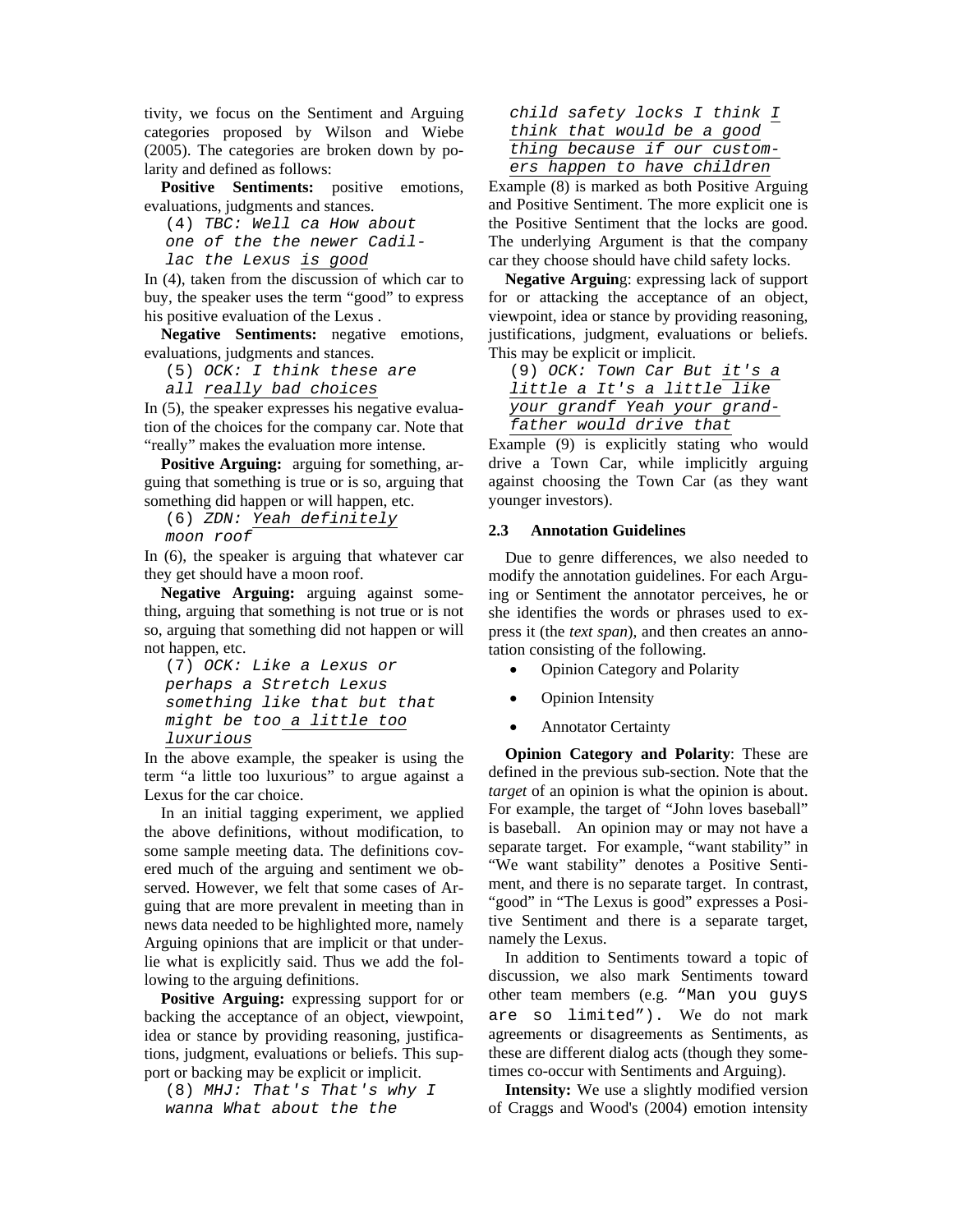annotation scheme. According to that scheme, there are 5 levels of intensity. Level "0" denotes a lack of the emotion (Sentiment or Arguing in our case), "1" denotes traces of emotion, "2" denotes a low level of emotion, "3" denotes a clear expression while "4" denotes a strong expression. Our intensity levels mean the same, but we do not mark intensity level 0 as this level implies the absence of opinion.

If a turn has multiple, separate expressions marked with the same opinion tag (category and polarity), and all expressions refer to the same target, then the annotators merge all the expressions into a larger text span, including the separating text in between the expressions. This resulting text span has the same opinion tag as its constituents, and it has an intensity that is greater than or equal to the highest intensity of the constituent expressions that were merged.

**Annotator Certainty:** The annotators use this tag if they are not sure that a given opinion is present, or if, given the context, there are multiple possible interpretations of the utterance and the annotator is not sure which interpretation is correct. This attribute is distinct from the Intensity attribute, because the Intensity attribute indicates the strength of the opinion, while the Annotator Certainty attribute indicates whether the annotator is sure about a given tag (whatever the intensity is).

## **2.4 Examples**

We conclude this section with some examples of annotations from our corpus.

```
(10) OCK: So Lexun had reve-
nues of a hundred and fifty 
million last year and prof-
its of like six million. 
That's pretty good 
Annotation: Text span=That's 
pretty good Cate-
gory=Positive Sentiment In-
tensity=3 Annotator Cer-
tainty=Certain
```
The annotator marked the text span "That's pretty good" as Positive Sentiment because this this expression is used by OCK to show his favorable judgment towards the company revenues. The intensity is 3, as it is a clear expression of Sentiment.

(11) *OCK: No it might just be a piece of junk Cheap piece of junk that's not a good investment*

| Annotation1: Text span=it    |  |  |  |  |  |  |
|------------------------------|--|--|--|--|--|--|
| might just be a piece of     |  |  |  |  |  |  |
| junk Cheap piece of junk     |  |  |  |  |  |  |
| that's not a good investment |  |  |  |  |  |  |
| Category=Negative Sentiment  |  |  |  |  |  |  |
| Intensity=4 Annotator Cer-   |  |  |  |  |  |  |
| tainty=Certain               |  |  |  |  |  |  |
| Annotation2: Text span=Cheap |  |  |  |  |  |  |
| piece of junk that's not a   |  |  |  |  |  |  |
| good investment Category     |  |  |  |  |  |  |
| =Negative Arguing Inten-     |  |  |  |  |  |  |
| sity=3 Annotator Certainty   |  |  |  |  |  |  |
| =Certain                     |  |  |  |  |  |  |

In the above example, there are multiple expressions of opinions. In Annotation1, the expressions "it might just be a piece of junk", "cheap piece of junk" and "not a good investment" express negative evaluations towards the car choice (suggested by another participant in a previous turn). Each of these expressions is a clear case of Negative Sentiment (Intensity=3). As they are all of the same category and polarity and towards the same target, they have been merged by the annotator into one long expression of Intensity=4. In Annotation2, the sub-expression "cheap piece of junk that is not a good investment" is also used by the speaker OCK to argue against the car choice. Hence the annotator has marked this as Negative Arguing.

# **3 Guideline Development and Inter-Annotator Agreement**

### **3.1 Annotator Training**

Two annotators (both co-authors) underwent three rounds of tagging. After each round, discrepancies were discussed, and the guidelines were modified to reflect the resolved ambiguities. A total of 1266 utterances belonging to sections of four meetings (two of the discussion genre and two of the game genre) were used in this phase.

#### **3.2 Agreement**

The unit for which agreement was calculated was the turn. The ISL transcript provides demarcation of speaker turns along with the speaker ID. If an expression is marked in a turn, the turn is assigned the label of that expression. If there are multiple expressions marked within a turn with different category tags, the turn is assigned all those categories. This does not pose a problem for our evaluation, as we evaluate each category separately.

A previously unseen section of a meeting containing 639 utterances was selected and divided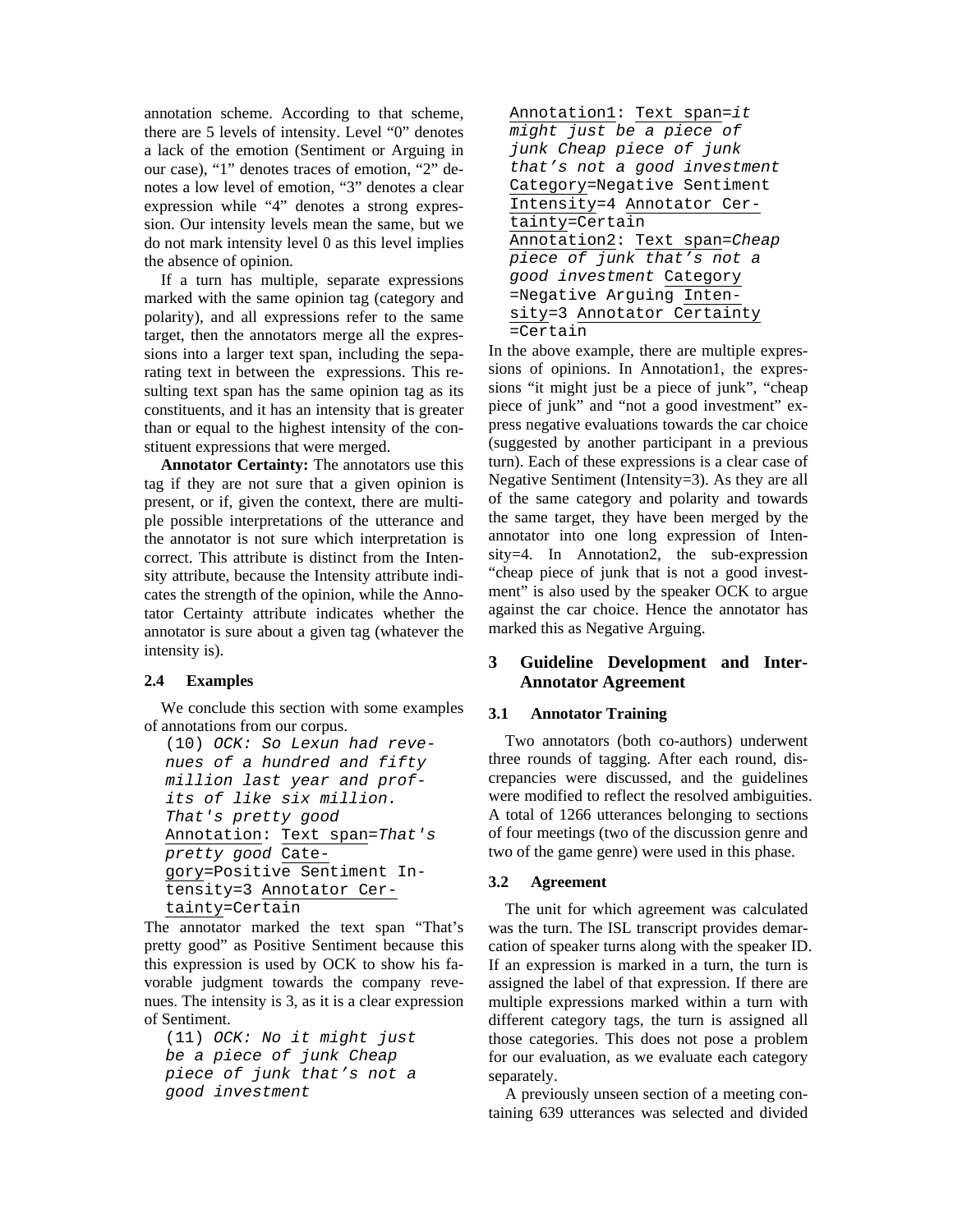into 2 segments. One part of 319 utterances was annotated using raw text as the only signal, and the remaining 320 utterances were annotated using text and speech. Cohen's Kappa (1960) was used to calculate inter-annotator agreement. We calculated inter-annotator agreement for both conditions: raw-text-only and raw-text+speech. This was done for each of the categories: Positive Sentiment, Positive Arguing, Negative Sentiment, and Negative Arguing. To evaluate a category, we did the following:

- For each turn, if both annotators tagged the turn with the given category, or both did not tag the turn with the category, then it is a match.
- Otherwise it is a mismatch

Agreement (Kappa)  $\begin{array}{|c|c|} \hline \text{Raw Text} \end{array}$ only Raw Text + Speech Positive Arguing  $\begin{array}{|c|c|} \hline 0.54 & 0.60 \hline \end{array}$ Negative Arguing  $\begin{array}{|c|c|c|} \hline 0.32 & 0.65 \end{array}$ Positive Sentiment  $\vert$  0.57 0.69 Negative Sentiment 0.41 0.61

Table 1 shows the inter-annotator Kappa values on the test set.

Table 1 Inter-annotator agreement on different categories.

With raw-text-only annotation, the Kappa value is in the moderate range according to Landis and Koch (1977), except for Negative Arguing for which it is 0.32. Positive Arguing and Positive Sentiment were more reliably detected than Negative Arguing and Negative Sentiment. We believe this is because participants were more comfortable with directly expressing their positive sentiments in front of other participants. Given only the raw text data, interannotator reliability measures for Negative Arguing and Negative Sentiment are the lowest. We believe this might be due to the fact that participants in social interactions are not very forthright with their Negative Sentiments and Arguing. Negative Sentiments and Arguing towards something may be expressed by saying that something else is better. For example, consider the following response of one participant to another participant's suggestion of aluminum wheels for the company car

(12) *ZDN: Yeah see what kind of wheels you know they have to look dignified to go with the car* 

The above example was marked as Negative Arguing by one annotator (i.e., they should not get aluminum wheels) while the other annotator did not mark it at all. The implied Negative Arguing toward getting aluminum wheels can be inferred from the statement that the wheels should look dignified. However the annotators were not sure, as the participant chose to focus on what is desirable (i.e., dignified wheels). This utterance is actually both a general statement of what is desirable, and an implication that aluminum wheels are not dignified. But this may be difficult to ascertain with the raw text signal only.

When the annotators had speech to guide their judgments, the Kappa values go up significantly for each category. All the agreement numbers for raw text+speech are in the substantial range according to Landis and Koch (1977). We observe that with speech, Kappa for Negative Arguing has *doubled* over the Kappa obtained without speech. The Kappa for Negative Sentiment (text+speech) shows a 1.5 times improvement over the one with only raw text. Both these observations indicate that speech is able to help the annotators tag negativity more reliably. It is quite likely that a seemingly neutral sentence could sound negative, depending on the way words are stressed or pauses are inserted. Comparing the agreement on Positive Sentiment, we get a 1.2 times improvement by using speech. Similarly, agreement improves by 1.1 times for Positive Arguing when speech is used. The improvement with speech for the Positive categories is not as high as compared to negative categories, which conforms to our belief that people are more forthcoming about their positive judgments, evaluations, and beliefs.

In order to test if the turns where annotators were uncertain were the places that caused mismatch, we calculated the Kappa with the annotator-uncertain cases removed. The corresponding Kappa values are shown in Table 2

| Agreement (Kappa)         | Raw Text | Raw Text   |  |
|---------------------------|----------|------------|--|
|                           | only     | $+$ Speech |  |
| Positive Arguing          | 0.52     | 0.63       |  |
| <b>Negative Arguing</b>   | 0.36     | 0.63       |  |
| <b>Positive Sentiment</b> | 0.60     | 0.73       |  |
| <b>Negative Sentiment</b> | 0.50     | 0.61       |  |

Table-2 Inter-annotator agreement on different categories, Annotator Uncertain cases removed.

The trends observed in Table 1 are seen in Table 2 as well, namely annotation reliability improving with speech. Comparing Tables 1 and 2,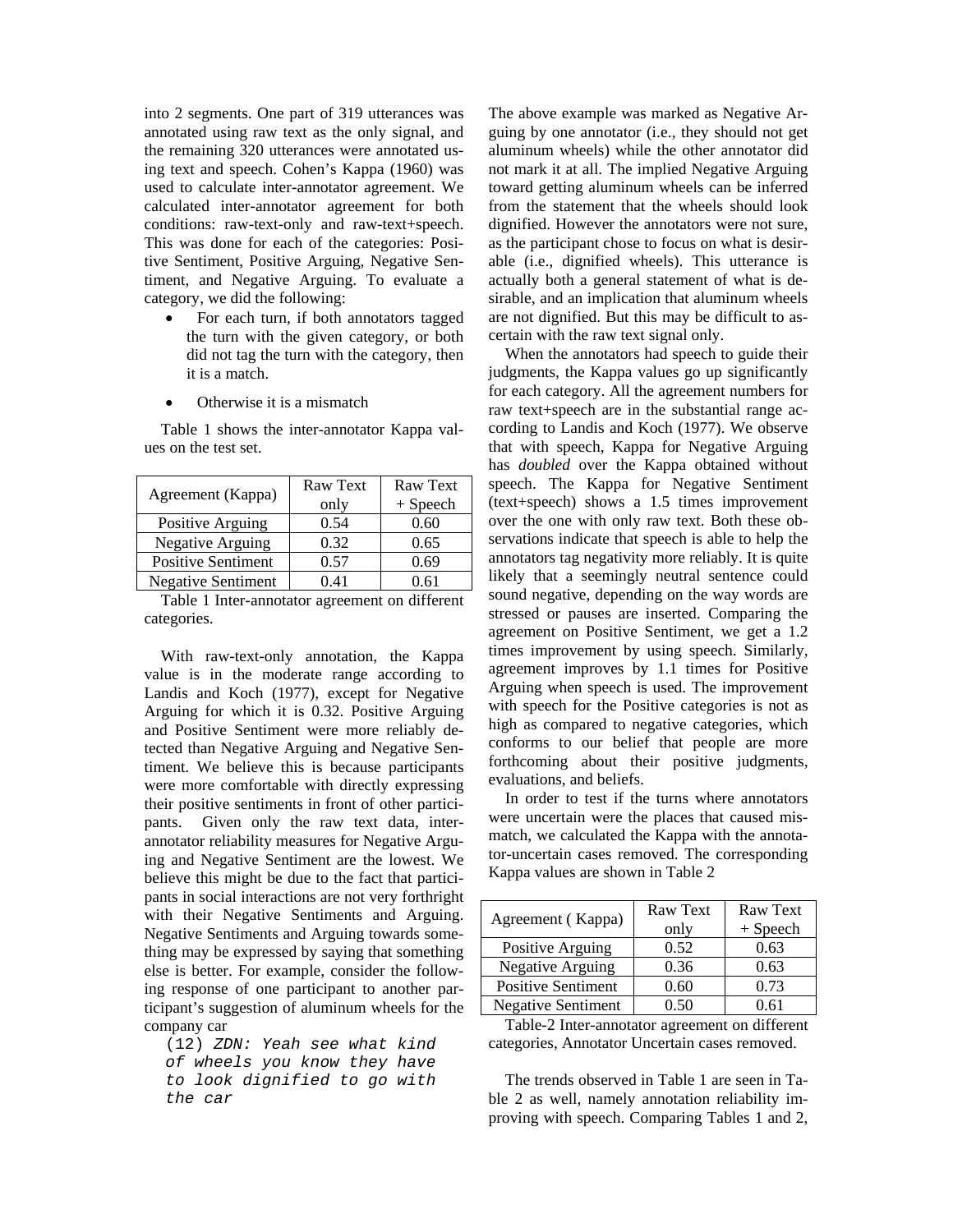we see that for the raw text, the inter-annotator agreement goes up by 0.04 points for Negative Arguing and goes up by 0.09 points for Negative Sentiment. However, the agreement for Negative Arguing and Negative Sentiment on raw-text+ speech between Tables 1 and 2 remains almost the same. We believe this is because we had 20% fewer Annotator Uncertainty tags in the raw-text+speech annotation as compared to rawtext-only, thus indicating that some types of uncertainties seen in raw-text-only were resolved in the raw-text+speech due to the speech input. The remaining cases of Annotator Uncertainty could have been due to other factors, as discussed in the next section

Table 3 shows Kappa with the low intensity tags removed. The hypothesis was that low intensity might be borderline cases, and that removing these might increase inter-annotator reliability.

| Agreement (Kappa)         | Raw Text | Raw Text   |  |
|---------------------------|----------|------------|--|
|                           | only     | $+$ Speech |  |
| Positive Arguing          | 0.53     | 0.66       |  |
| <b>Negative Arguing</b>   | 0.26     | 0.65       |  |
| <b>Positive Sentiment</b> | 0.65     | 0.74       |  |
| <b>Negative Sentiment</b> | 0.45     | 0.59       |  |

Table-3 Inter-annotator agreement on different categories, Intensity 1, 2 removed.

Comparing Tables 1 and 3 (the raw-text columns), we see that there is an improvement in the agreement on sentiment (both positive and negative) if the low intensity cases are removed. The agreement for Negative Sentiment (raw-text) goes up marginally by 0.04 points. Surprisingly, the agreement for Negative Arguing (raw-text) goes down by 0.06 points. Similarly in rawtext+speech results, removal of low intensity cases does not improve the agreement for Negative Arguing while hurting Negative Sentiment category (by 0.02 points). One possible explanation is that it may be equally difficult to detect Negative categories at both low and high intensities. Recall that in (12) it was difficult to detect if there is Negative Arguing at all. If the annotator decided that it is indeed a Negative Arguing, it is put at intensity level=3 (i.e., a clear case).

### **4 Discussion**

There were a number of interesting subjectivity related phenomena in meetings that we observed during our annotation. These are issues

that will need to be addressed for improving inter-annotator reliability.

**Global and local context for arguing**: In the context of a meeting, participants argue for (positively) or against (negatively) a topic. This may become ambiguous when the participant uses an explicit local Positive Arguing and an implicit global Negative Arguing. Consider the following speaker turn, at a point in the meeting when one participant has suggested that the company car should have a moon roof and another participant has opposed it, by saying that a moon roof would compromise the headroom.

(13) *OCK: We wanna make sure there's adequate headroom for all those six foot six investors*

In the above example, the speaker OCK, in the local context of the turn, is arguing positively that headroom is important. However, in the global context of the meeting, he is arguing against the idea of a moon roof that was suggested by a participant. Such cases occur when one object (or opinion) is endorsed which automatically precludes another, mutually exclusive object (or opinion).

**Sarcasm/Humor:** The meetings we analyzed had a large amount of sarcasm and humor. Issues arose with sarcasm due to our approach of marking opinions towards the content of the meeting (which forms the target of the opinion). Sarcasm is difficult to annotate because sarcasm can be

1) On topic: Here the target is the topic of discussion and hence sarcasm is used as a Negative Sentiment.

2) Off topic: Here the target is not a topic under discussion, and the aim is to purely elicit laughter.

3) Allied topic: In this case, the target is related to the topic in some way, and it's difficult to determine if the aim of the sarcasm/humor was to elicit laughter or to imply something negative towards the topic.

**Multiple modalities**: In addition to text and speech, gestures and visual diagrams play an important role in some types of meetings. In one meeting that we analyzed, participants were working together to figure out how to protect an egg when it is dropped from a long distance, given the materials they have. It was evident they were using some gestures to describe their ideas ("we can put tape like this") and that they drew diagrams to get points across. In the absence of visual input, annotators would need to guess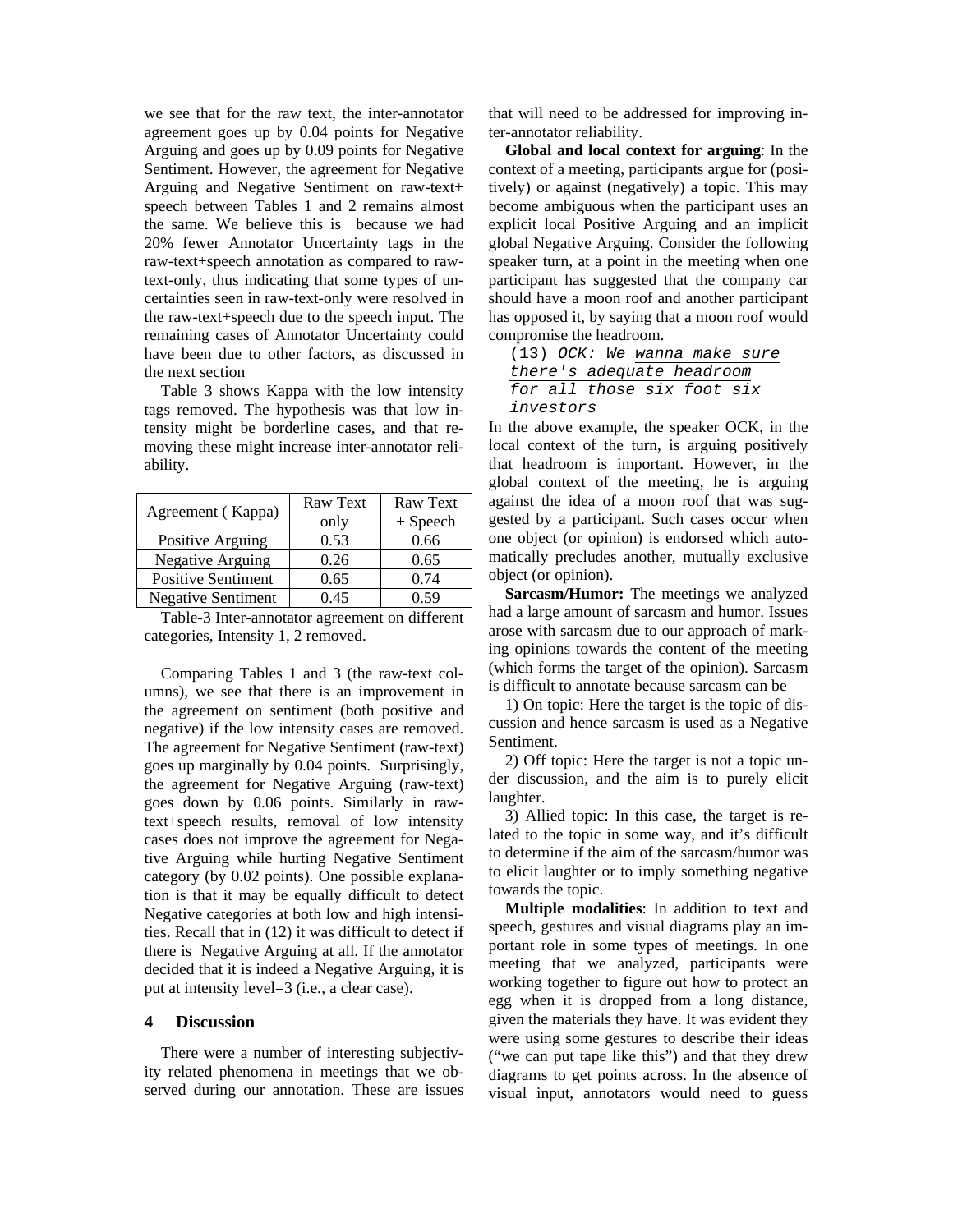what was happening. This might further hurt the inter-annotator reliability.

## **5 Related Work**

Our opinion categories are from the subjectivity schemes described in Wiebe et al. (2005) and Wilson and Wiebe (2005). Wiebe et al. (2005) perform expression level annotation of opinions and subjectivity in text. They define their annotations as an *experiencer* having some type of *attitude* (such as Sentiment or Arguing), of a certain intensity, towards a target. Wilson and Wiebe (2005) extend this basic annotation scheme to include different types of subjectivity, including Positive Sentiment, Negative Sentiment, Positive Arguing, and Negative Arguing.

Speech was found to improve inter-annotator agreement in discourse segmentation of monologs (Hirschberg and Nakatani 1996). Acoustic clues have been successfully employed for the reliable detection of the speaker's emotions, including frustration, annoyance, anger, happiness, sadness, and boredom (Liscombe et al. 2003). Devillers et al. (2003) performed perceptual tests with and without speech in detecting the speaker's fear, anger, satisfaction and embarrassment. Though related, our work is not concerned with the speaker's emotions, but rather opinions toward the issues and topics addressed in the meeting.

Most annotation work in multiparty conversation has focused on exchange structures and discourse functional units like common grounding (Nakatani and Traum, 1998). In common grounding research, the focus is on whether the participants of the discourse are able to understand each other, and not their opinions towards the content of the discourse. Other tagging schemes like the one proposed by Flammia and Zue (1997) focus on information seeking and question answering exchanges where one participant is purely seeking information, while the other is providing it. The SWBD DAMSL (Jurafsky et al., 1997) annotation scheme over the Switchboard telephonic conversation corpus labels shallow discourse structures. The SWBD-DAMSL had a label "sv" for opinions. However, due to poor inter-annotator agreement, the authors discarded these annotations. The ICSI MRDA annotation scheme (Rajdip et al., 2003) adopts the SWBD DAMSL scheme, but does not distinguish between the opinionated and objective statements. The ISL meeting corpus (Burger and Sloane, 2004) is annotated with dialog acts and discourse moves like initiation and response, which in turn consist of dialog tags such as query, align, and statement. Their statement dialog category would not only include Sentiment and Arguing tags discussed in this paper, but it would also include objective statements and other types of subjectivity.

"Hot spots" in meetings closely relate to our work because they find sections in the meeting where participants are involved in debates or high arousal activity (Wrede and Shriberg 2003). While that work distinguishes between high arousal and low arousal, it does not distinguish between opinion or non-opinion or the different types of opinion. However, Janin et al. (2004) suggest that there is a relationship between dialog acts and involvement, and that involved utterances contain significantly more evaluative and subjective statements as well as extremely positive or negative answers. Thus we believe it may be beneficial for such works to make these distinctions.

Another closely related work that finds participants' positions regarding issues is argument diagramming (Rienks et al. 2005). This approach, based on the IBIS system (Kunz and Rittel 1970), divides a discourse into issues, and finds lines of deliberated arguments. However they do not distinguish between subjective and objective contributions towards the meeting.

## **6 Conclusions and Future Work**

In this paper we performed an annotation study of opinions in meetings, and investigated the effects of speech. We have shown that it is possible to reliably detect opinions within multiparty conversations. Our consistently better agreement results with text+speech input over text-only input suggest that speech is a reliable indicator of opinions. We have also found that Annotator Uncertainty decreased with speech input. Our results also show that speech is a more informative indicator for negative versus positive categories. We hypothesize that this is due to the fact the people express their positive attitudes more explicitly. The speech signal is thus even more important for discerning negative opinions. This experience has also helped us gain insights to the ambiguities that arise due to sarcasm and humor.

Our promising results open many new avenues for research. It will be interesting to see how our categories relate to other discourse structures, both at the shallow level (agree